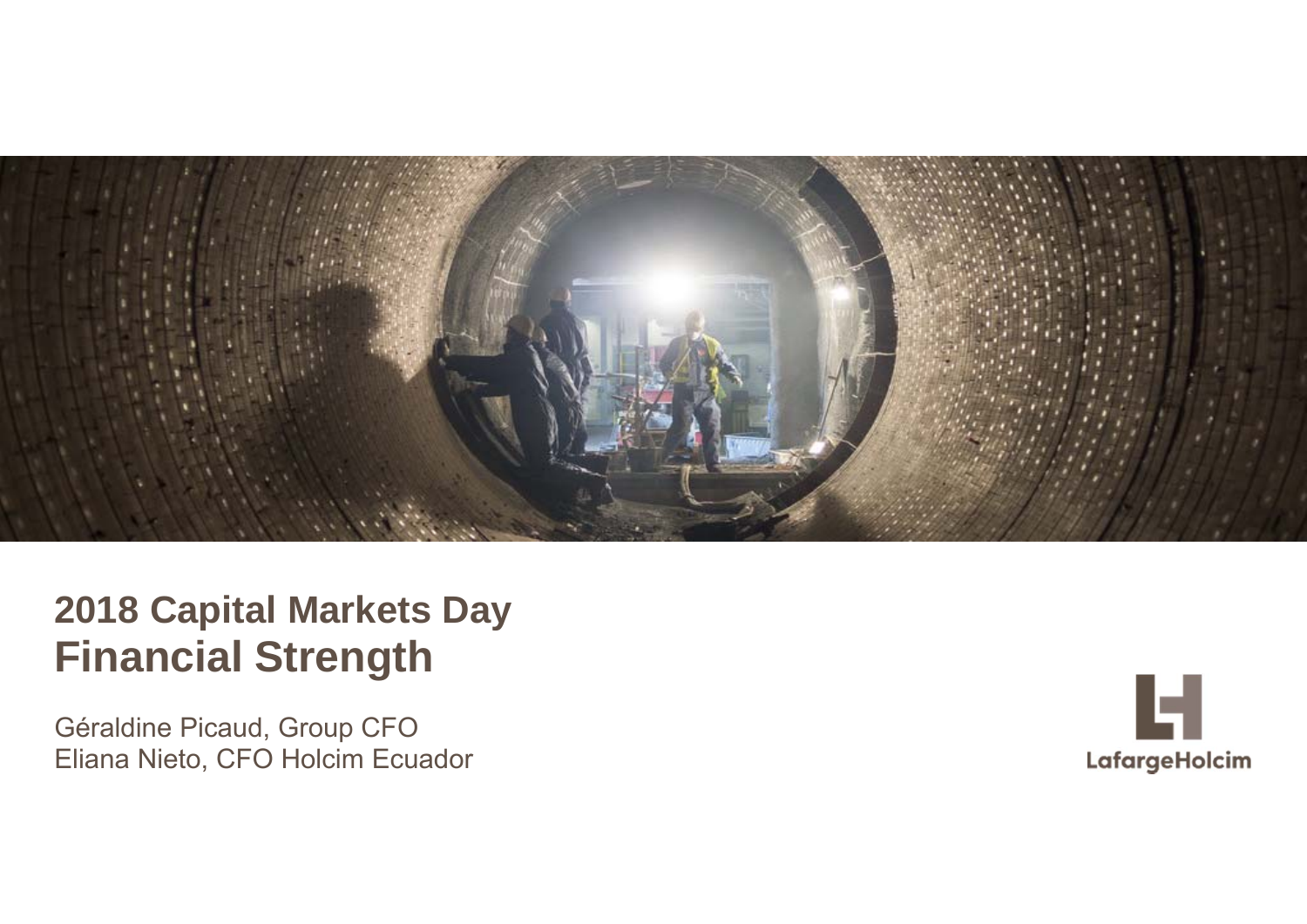### **Financial Strength Disciplined value creation**



| <b>Returns</b>                             | <b>Balance sheet</b>                                         | <b>Realize value</b>                                           | <b>Investment</b>                                                                                                    |
|--------------------------------------------|--------------------------------------------------------------|----------------------------------------------------------------|----------------------------------------------------------------------------------------------------------------------|
| Pay shareholders an<br>attractive dividend | <b>Committed to</b><br>maintaining a strong<br>balance sheet | <b>Fund growth through</b><br>divestment of<br>selected assets | <b>Disciplined, targeted</b><br>and value creative<br><b>investments</b><br>including bolt on<br><b>acquisitions</b> |
| <b>CHF 2 dividend</b><br>proposed          | <b>Maintain investment</b><br>grade rating                   | More than CHF 2 bn<br>asset sales                              | <b>Less than CHF 2 bn</b><br>Capex p.a.                                                                              |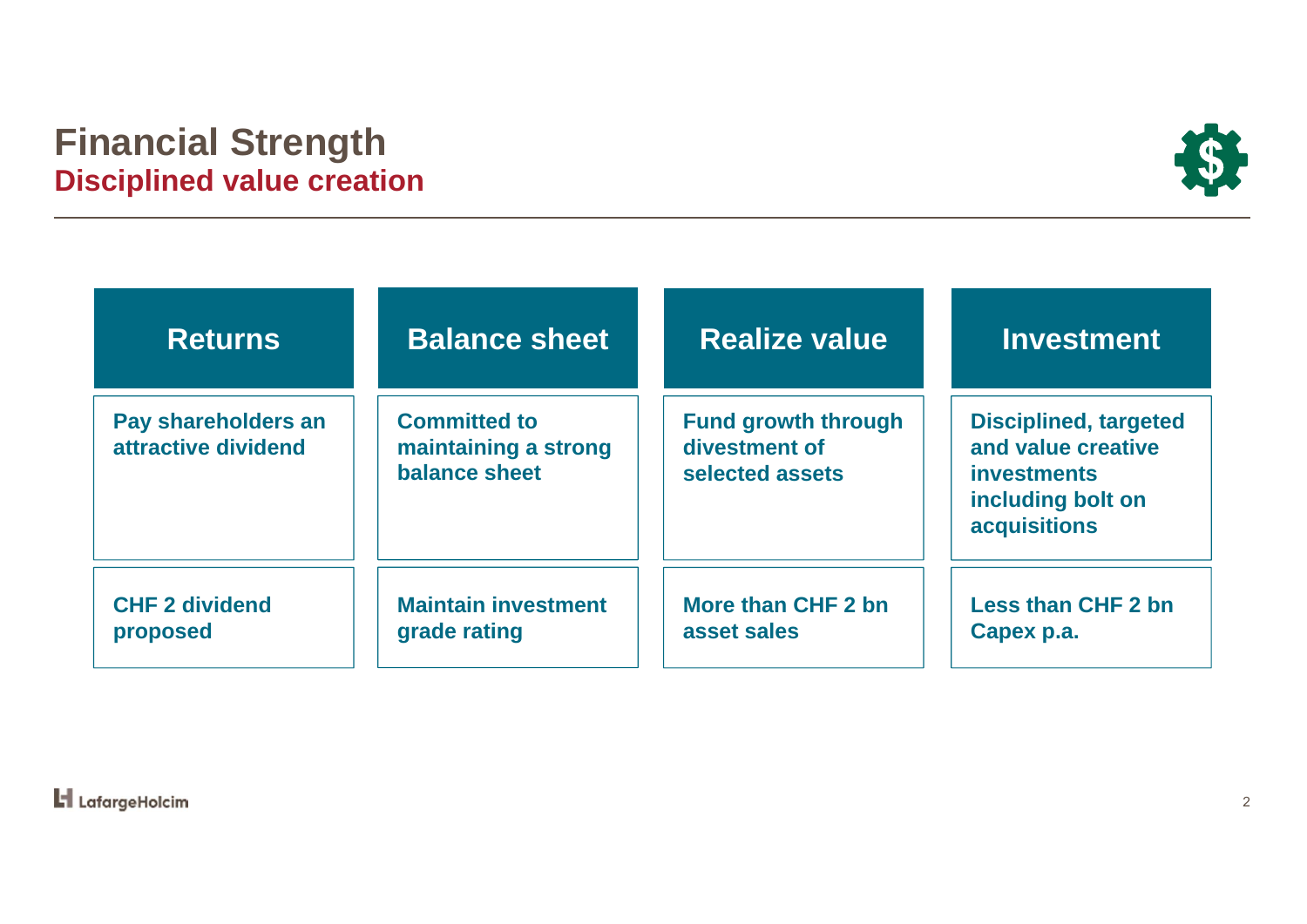# **Disciplined Value Creation Investment policy**

#### $\overline{\phantom{a}}$ **Capex**

- $\checkmark$  Increased selection of projects based on business plans
	- $\checkmark$  Short payback
	- $\checkmark$  New investments with ROIC  $> 10\%$
	- $\times$  Supporting growth
- $\checkmark$  Reduction of capex cost per ton

#### $\mathbf{r}$ **Bolt-on**

- $\checkmark$  Fast kick start of bolt-on acquisition strategy
- $\checkmark$  4 companies in highly attractive markets
- $\checkmark$  Fast integration and synergies delivery
- $\checkmark$  Significant value creation, EPS accretive from Year 1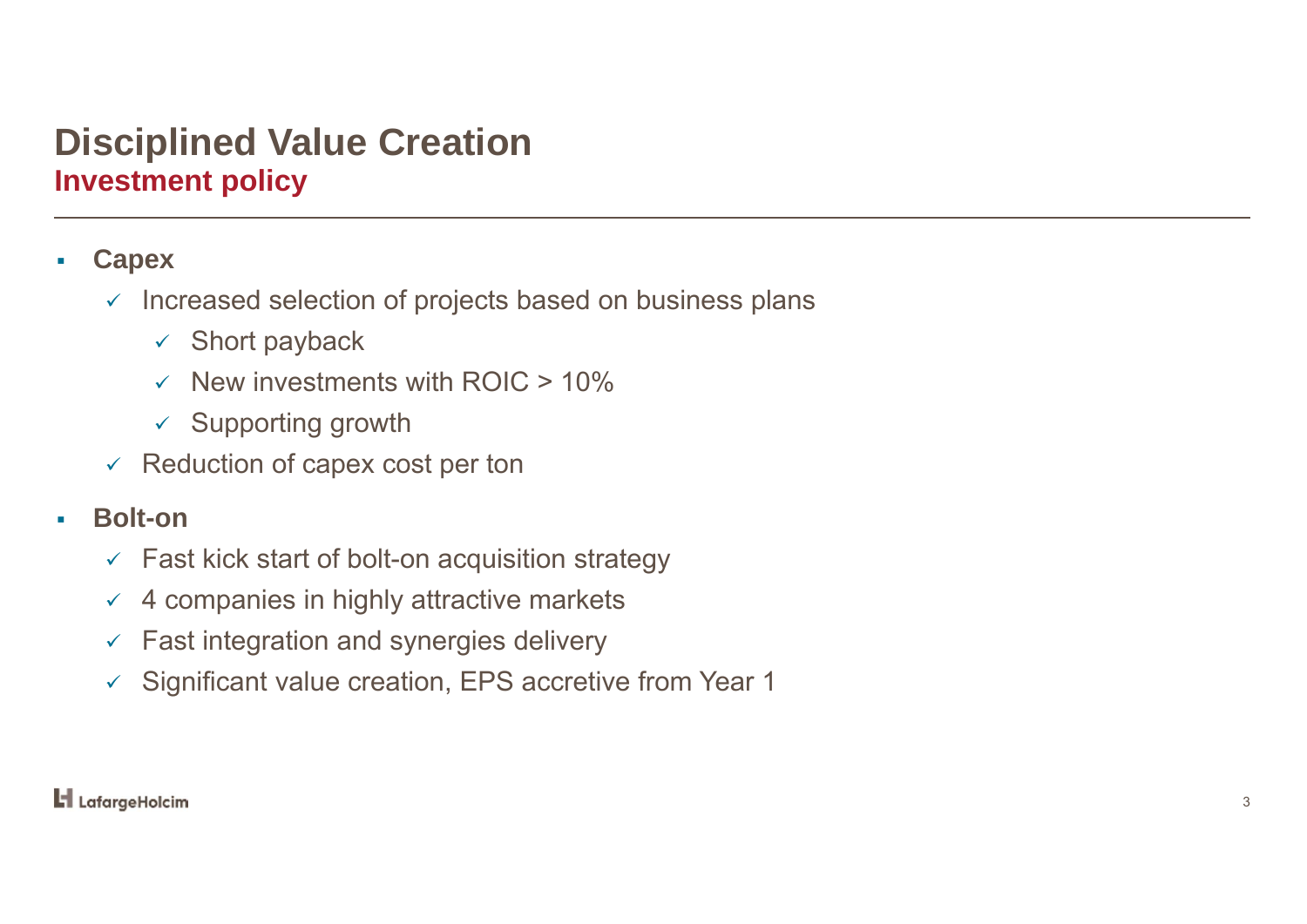## **Disciplined and Value Creative Investment Expansion of Bulacan plant in the Philippines**



- $\mathbf{r}$  New clinker line with alternative fuel and waste heat recovery system in Bulacan (Philippines)
- $\overline{\phantom{a}}$  Capacity expansion of 2.4 Mt (3-year construction time)
- $\overline{\phantom{a}}$ Improved industrial design, costs and fast roll out
- $\mathbf{r}$ CAPEX cost of CHF <sup>&</sup>lt; 100 / ton
- $\mathcal{L}_{\mathcal{A}}$ Project payback: 5 years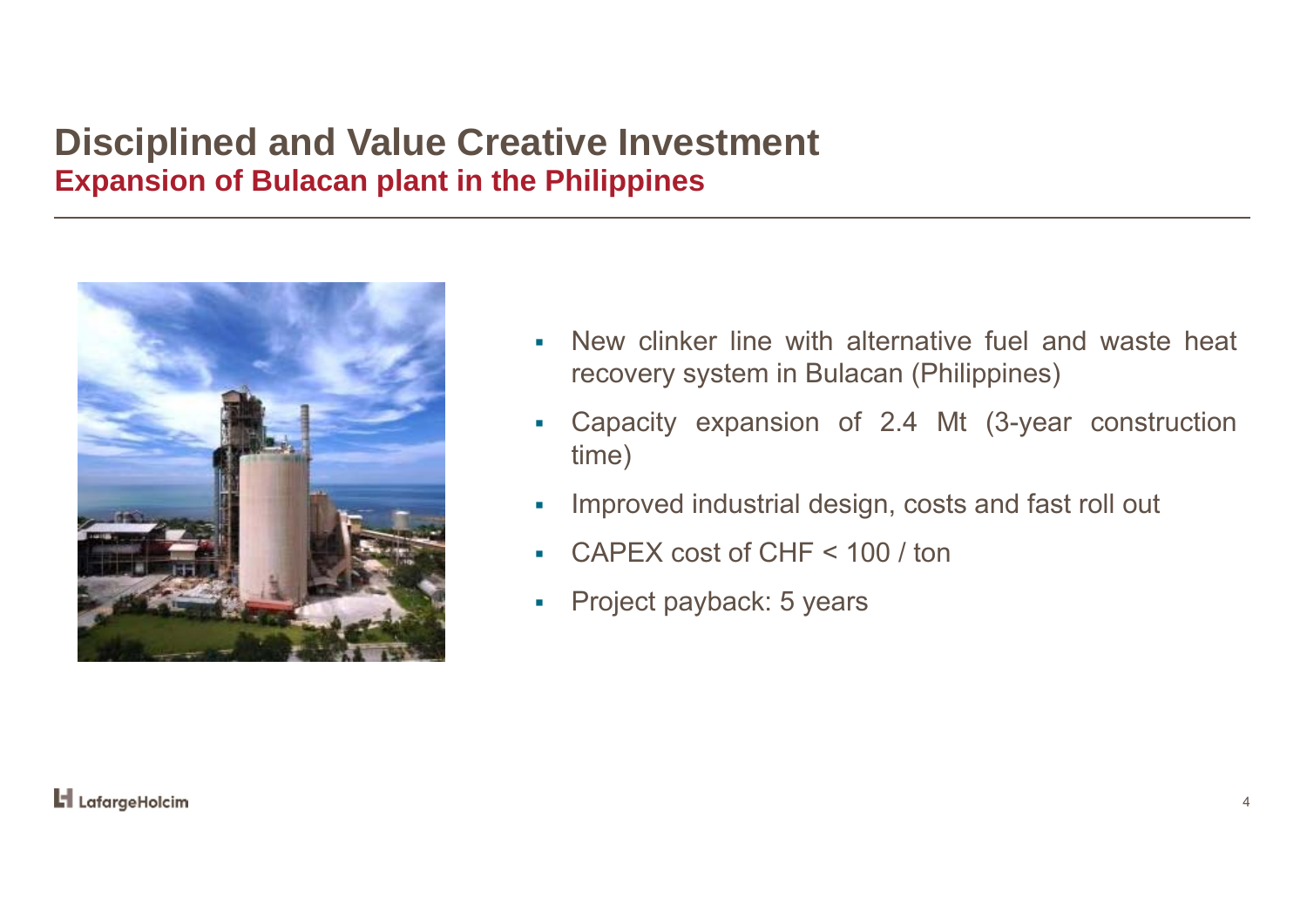### **Disciplined Value Creation Example of Bolt-on – Metro Mix**



- Founded in 1999, Metro Mix, LLC operates 2 RMX plants, one in the city of Denver and the other in Castle Rock, south of Denver
- Sales ≈ USD 30million
- Synergies opportunities allowing above 100% of the standalone EBITDA, mainly driven by:
	- Switch of Cement and Aggregates sourcing from our LH plants
	- $\mathbf{r}$  RMX logistics and customer service optimization throughout existing network
	- SG&A savings
- Double-digit ROIC from 2019 onwards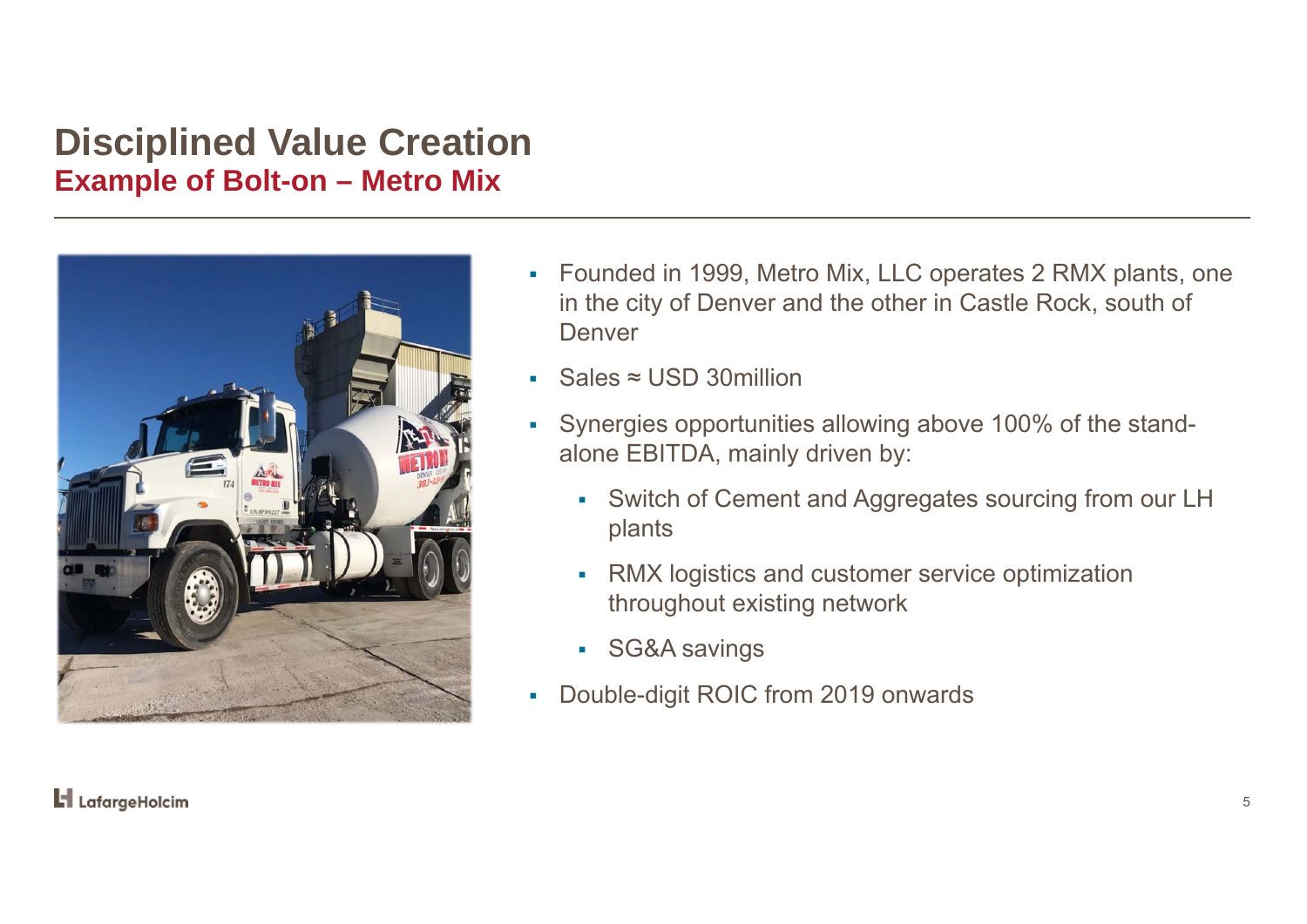## **Disciplined Value Creation Reaching the ROIC target**



#### **Levers to improve ROIC:**

- $\checkmark$  Profitable growth
- $\checkmark$  Improvement of operational performance
- $\checkmark$  Cost savings and manufacturing performance
- $\checkmark$  Projects with short payback and ROIC >10%
- $\checkmark$  CAPEX at optimized cost
- $\checkmark$ Bolt-ons with significant synergies
- $\checkmark$  Develop business with low capital intensity

#### **H** LafargeHolcim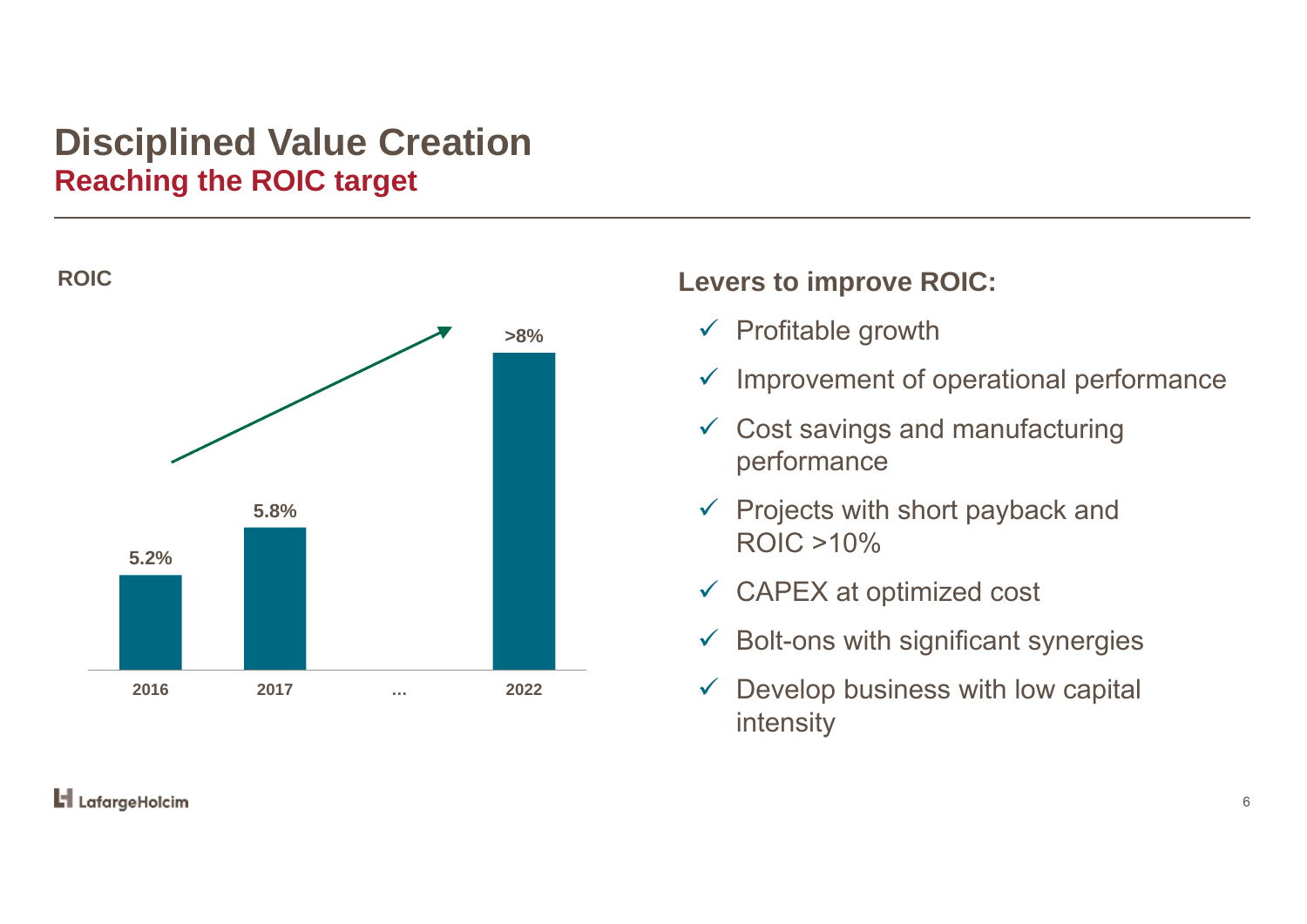### **Cash ConversionReaching the target of 40%**

#### **From Recurring EBITDA to FCF** CHF, bn

**Cash Conversion28%~6.0 ~1.4 ~1.8 ~0.9**   $\sim 0.5$   $\sim 1.7$ **Rec EBITDA Capex net Financial expenses & income taxWorking Capital Others FCF**

**2017**

**H** LafargeHolcim

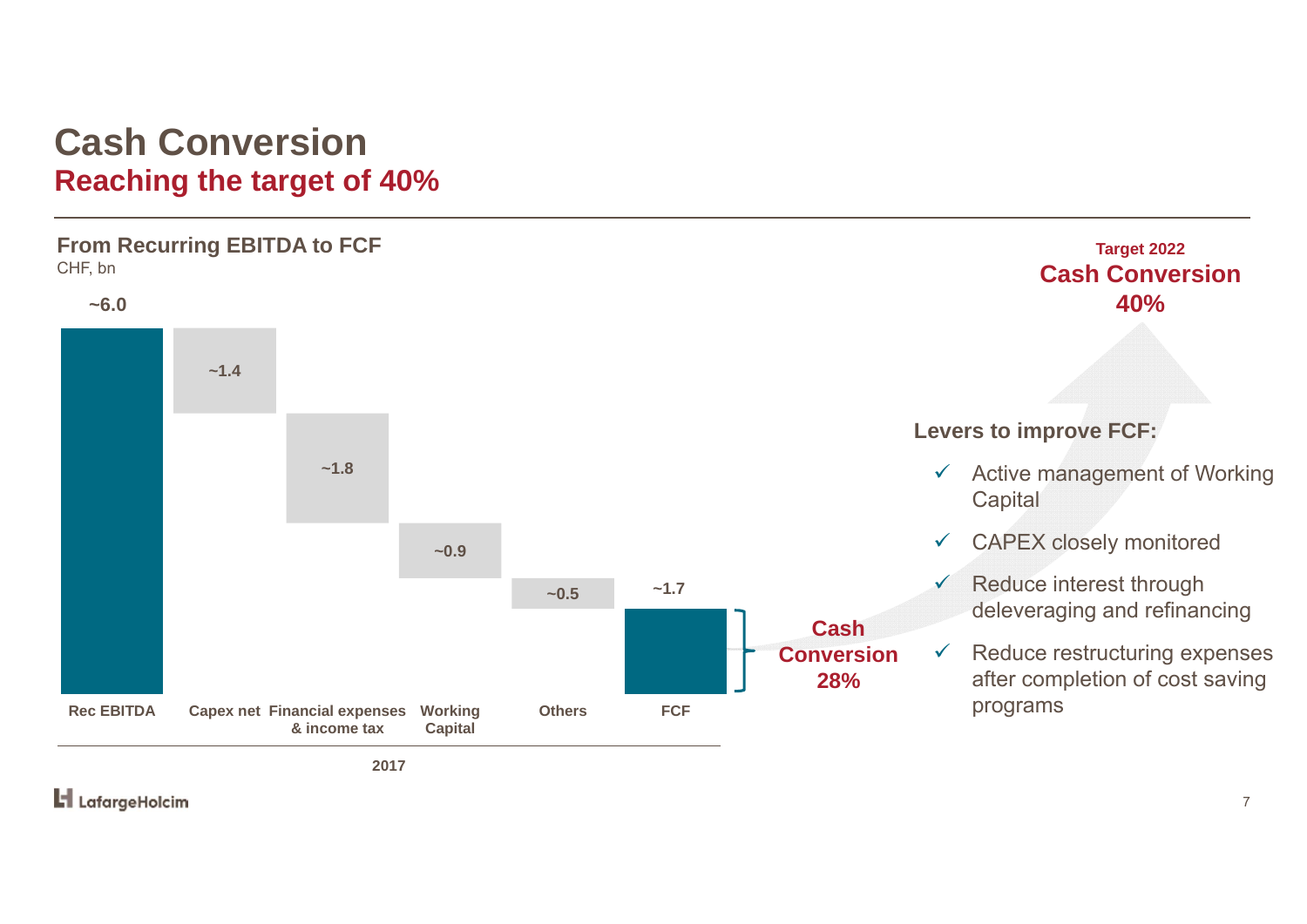### **Cash Conversion Example of Ecuador**



**From Recurring EBITDA to FCF**



**Li** LafargeHolcim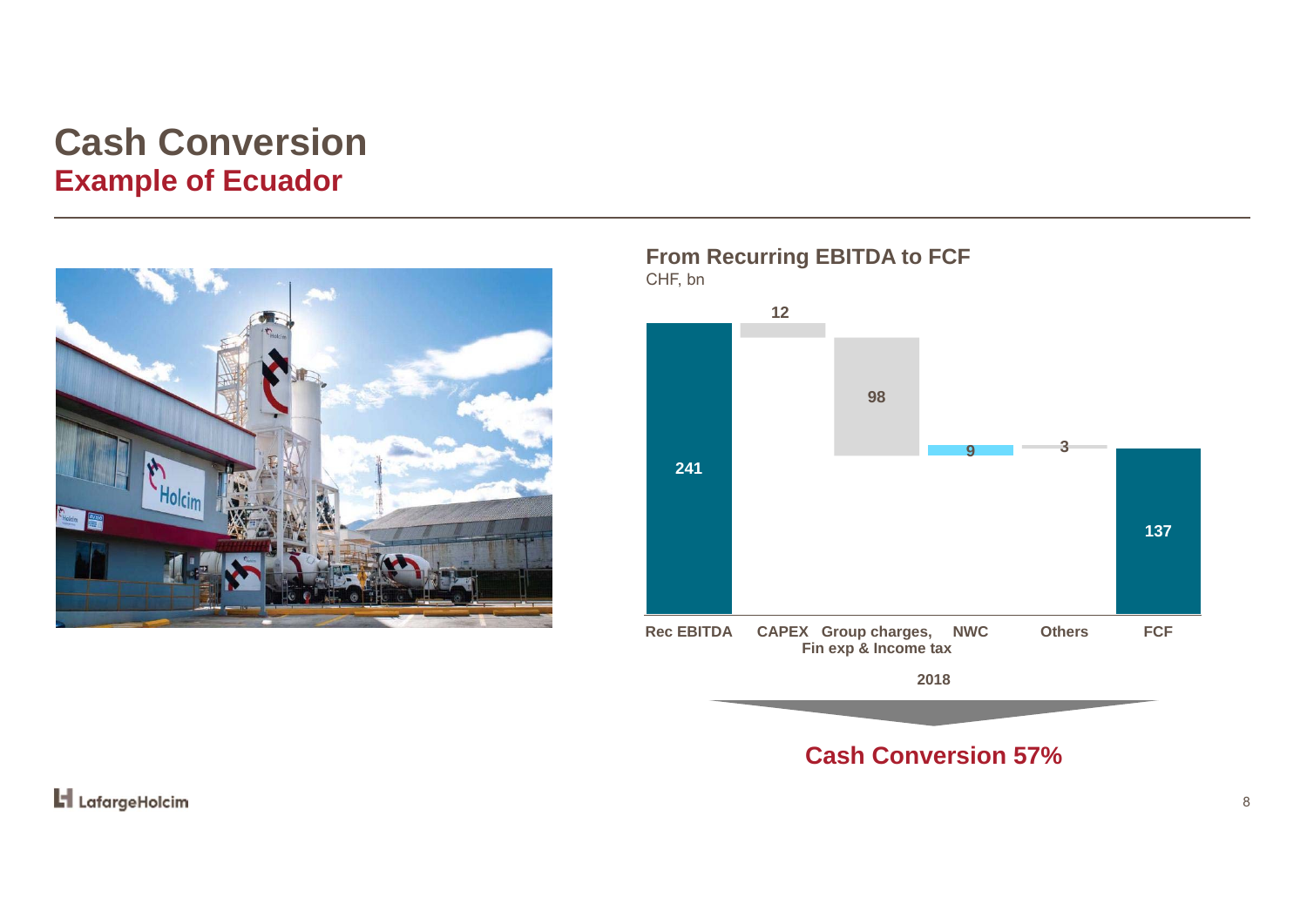#### **Cash Conversion Example of Ecuador - Strengthen NWC**

|                                               | <b>Recent initiatives</b>              | <b>Future opportunities</b>                                   |
|-----------------------------------------------|----------------------------------------|---------------------------------------------------------------|
| <b>Accounts</b>                               | Share risk with the banks,             | Remittances & credit card                                     |
| <b>Receivable</b>                             | suppliers & end users                  | payments                                                      |
| $\overline{\mathbf{2}}$<br><b>Inventories</b> | Consignment & minimum<br><b>stocks</b> | Reduction of days of<br>coverage & strict<br>consumption plan |
| <b>Accounts</b>                               | Confirming & incremental               | Confirming & incremental                                      |
| 3                                             | payment terms from                     | payment terms from                                            |
| <b>Payable</b>                                | 30 to 90 days                          | 90 to 120 days                                                |

**Li** LafargeHolcim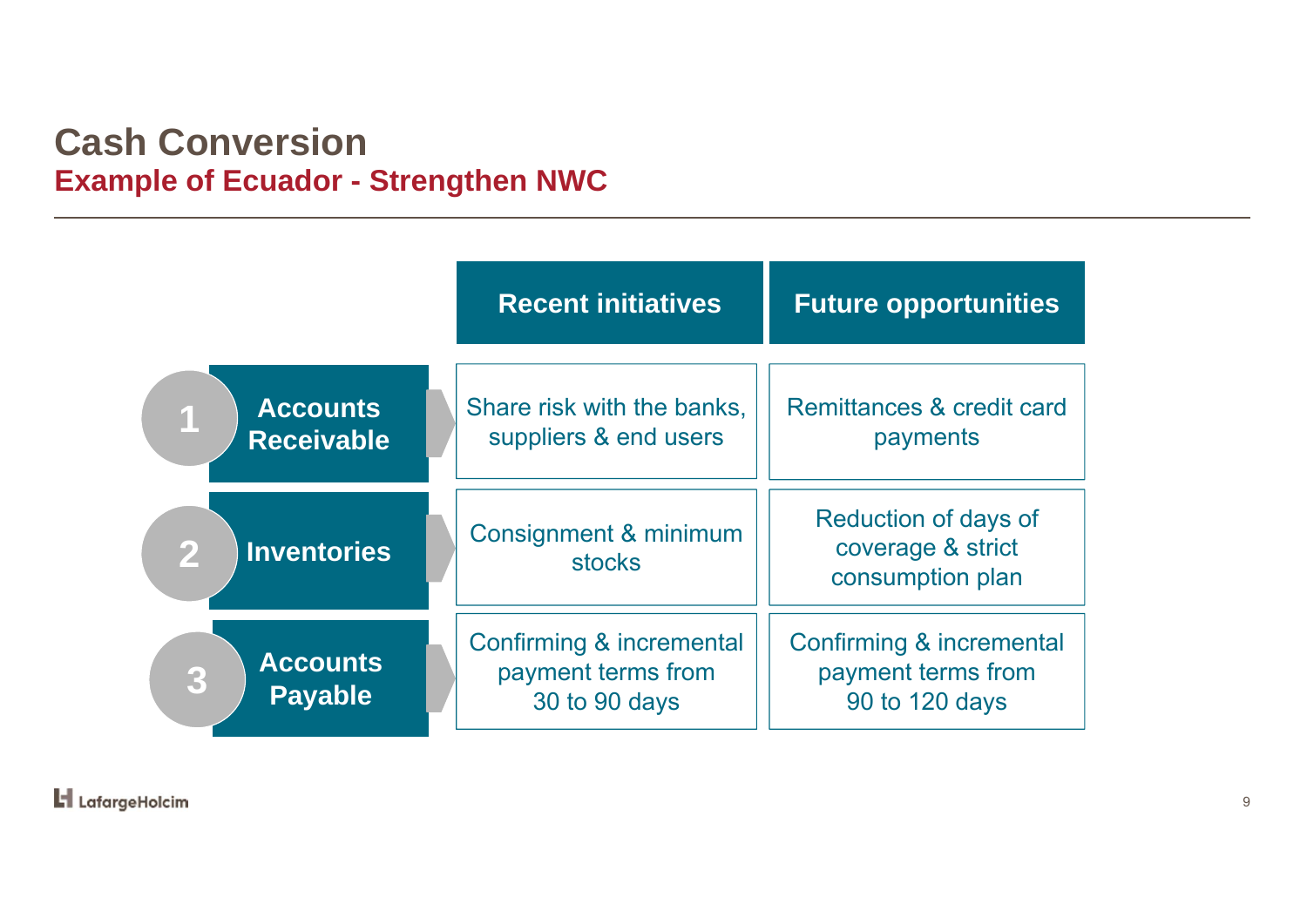### **Strong Balance Sheet Improve financial leverage, increase divestments**



#### \* Before application of IFRS 16, at constant 2017 FX

#### LafargeHolcim

- $\checkmark$  Maintain shareholder remuneration: 2 CHF / share
- $\checkmark$  Strong deleverage, achieve 2.0x at the end of 2019\*
- $\checkmark$  Preserve an investment capacity for strategic acquisitions at the end of the plan
- $\checkmark$  Continue portfolio development with investment and divestment options
	- $\checkmark$  Indonesia signed for an EV debt-free of USD 1.75 bn
	- $\checkmark$  Key principle is to sell above our internal valuation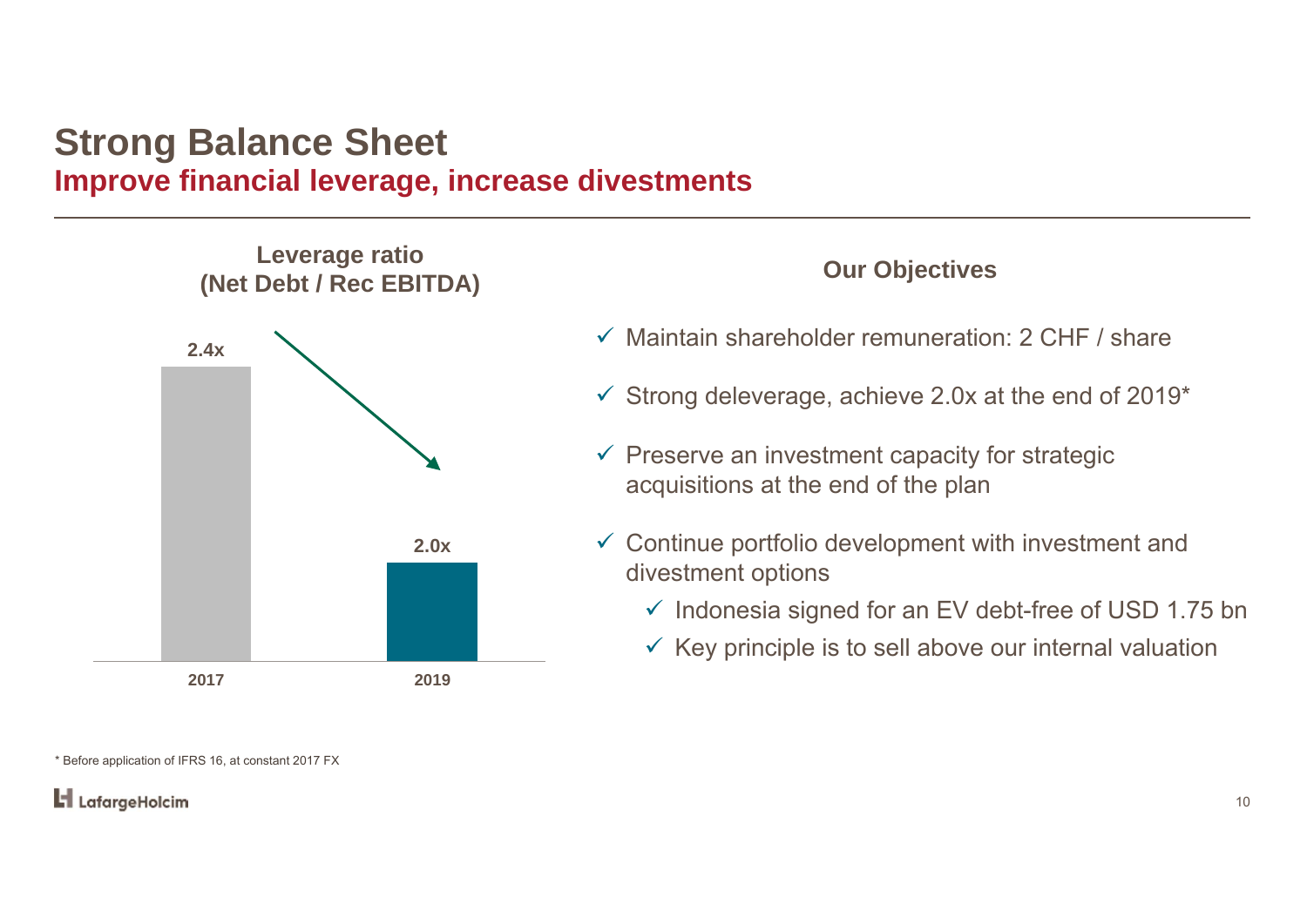# **Disclaimer**

These materials are being provided to you on <sup>a</sup> confidential basis, may not be distributed to the press or to any other persons, may not be redistributed or passed on, directly or indirectly, to any person, or published or reproduced, in whole or in part, by any medium or for any purpose.

This document does not constitute or form part of any offer or invitation to sell or issue, or any solicitation of any offer to purchase or subscribe for, any securities of LafargeHolcim or any subsidiary or affiliate of LafargeHolcim nor should it or any part of it form the basis of, or be relied on in connection with, any purchase, sale or subscription for any securities of LafargeHolcim or any subsidiary or affiliate of LafargeHolcim or be relied on in connection with any contract or commitment whatsoever.

The information contained herein has been obtained from sources believed by LafargeHolcim to be reliable. Whilst all reasonable care has been taken to ensure that the facts stated herein are accurate and that the opinions and expectations contained herein are fair and reasonable, it has not been independently verified and no representation or warranty, expressed or implied, is made by LafargeHolcim or any subsidiary or affiliate of LafargeHolcim with respect to the fairness, completeness, correctness, reasonableness or accuracy of any information and opinions contained herein. In particular, certain of the financial information contained herein has been derived from sources such as accounts maintained by management of LafargeHolcim in the ordinary course of business, which have not been independently verified or audited and may differ from the results of operations presented in the historical audited financial statements of LafargeHolcim and its subsidiaries. Neither LafargeHolcim nor any of its respective affiliates, advisers or representatives shall have any liability whatsoever (in negligence or otherwise) for any loss or damage howsoever arising from any use of this presentation or its contents, or any action taken by you or any of your officers, employees, agents or associates on the basis of the this presentation or its contents or otherwise arising in connection therewith.

The information contained in this presentation has not been subject to any independent audit or review and may contain forward-looking statements, estimates and projections. Statements herein, other than statements of historical fact, regarding future events or prospects, are forward-looking statements, including forward-looking statements regarding the group's business and earnings performance, which are based on management's current plans, estimates, forecasts and expectations. These statements are subject to <sup>a</sup> number of assumptions and entail known and unknown risks and uncertainties, as there are <sup>a</sup> variety of factors that may cause actual results and developments to differ materially from any future results and developments expressed or implied by such forward-looking statements. Forward-looking statements contained in this presentation regarding past trends or activities should not be taken as <sup>a</sup> representation that such trends or activities will continue in the future. Although LafargeHolcim believes that the estimates and projections reflected in the forward-looking statements are reasonable, they may prove materially incorrect, and actual results may materially differ. As <sup>a</sup> result, you should not rely on these forward-looking statements. LafargeHolcim undertakes no obligation to update or revise any forward-looking statements in the future or to adjust them in line with future events or developments, except to the extent required by law.

#### **L** LafargeHolcim